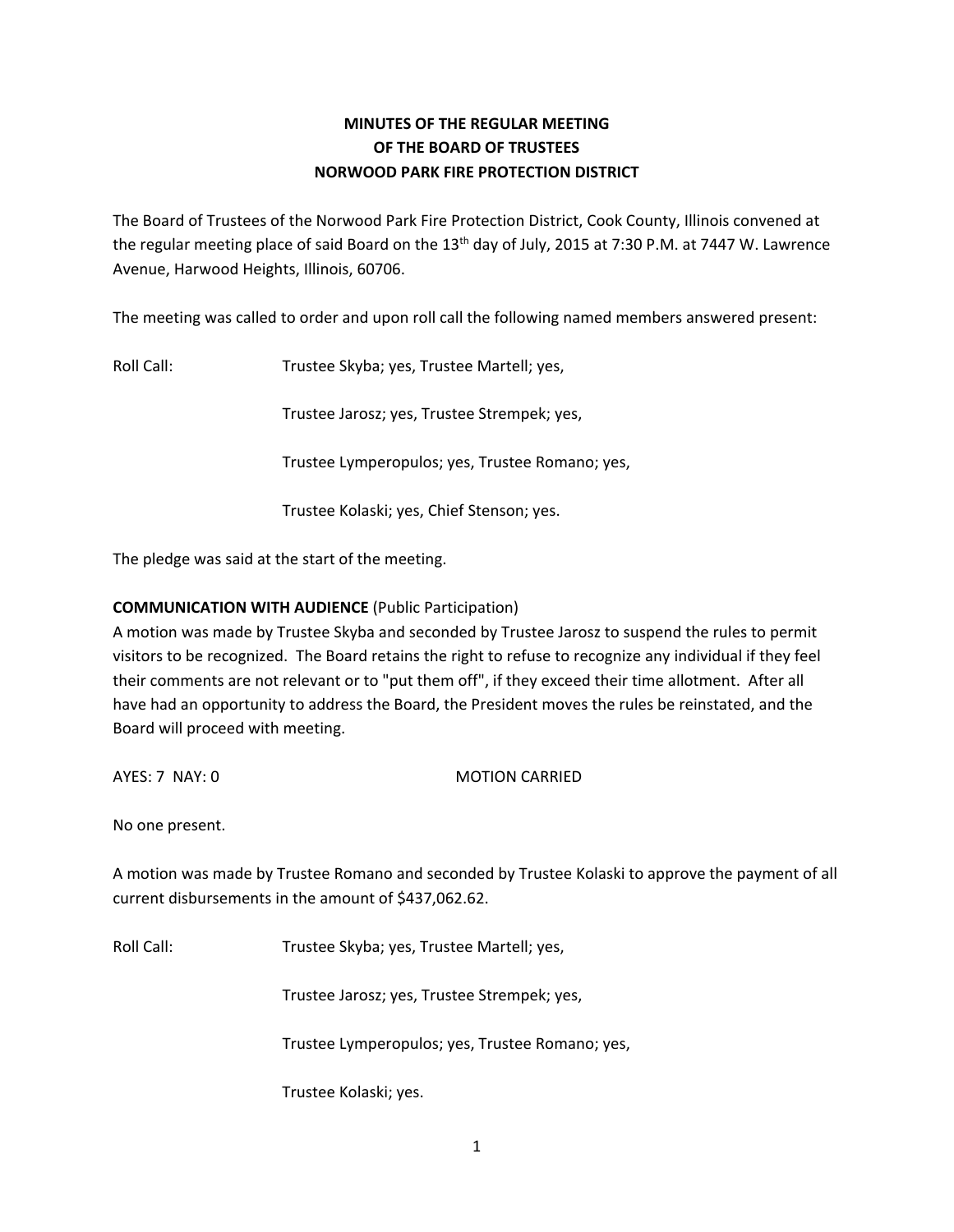#### AYES: 7 NAY: 0 MOTION CARRIED

Chief Stenson explained that the current disbursement amount included retired Deputy Chief Kovalcik's final payout of \$21,998.66.

Motion by Trustee Skyba and seconded by Trustee Strempek to approve the minutes of the Rescheduled Regular meeting held on June 9<sup>th</sup>, 2015.

Roll Call: Trustee Kolaski; yes, Trustee Lymperopulos; yes,

Trustee Jarosz; yes, Trustee Romano; yes,

Trustee Strempek; yes, Trustee Martell; yes,

Trustee Skyba; yes.

AYES: 7 NAY: 0 MOTION CARRIED

Motion by Trustee Lymperopulos and seconded by Trustee Romano to approve the minutes of the Closed Session meeting held on June 9<sup>th</sup>, 2015.

Roll Call: Trustee Skyba; yes, Trustee Martell; yes,

Trustee Jarosz; yes, Trustee Strempek; yes,

Trustee Lymperopulos; yes, Trustee Kolaski; yes,

Trustee Romano; yes.

Assets

## AYES: 7 NAY: 0 MOTION CARRIED

## **TREASURER'S REPORT**

Schedule of Assets (Arising from Cash Transactions) June 30th, 2015

| Checking and money market accounts (interest rate-APY): |            |
|---------------------------------------------------------|------------|
| Plaza Bank checking #4303503 (0.046%)                   | \$4,490.96 |
| Plaza Bank money market #4303498 (0.295%)               | 364.329.54 |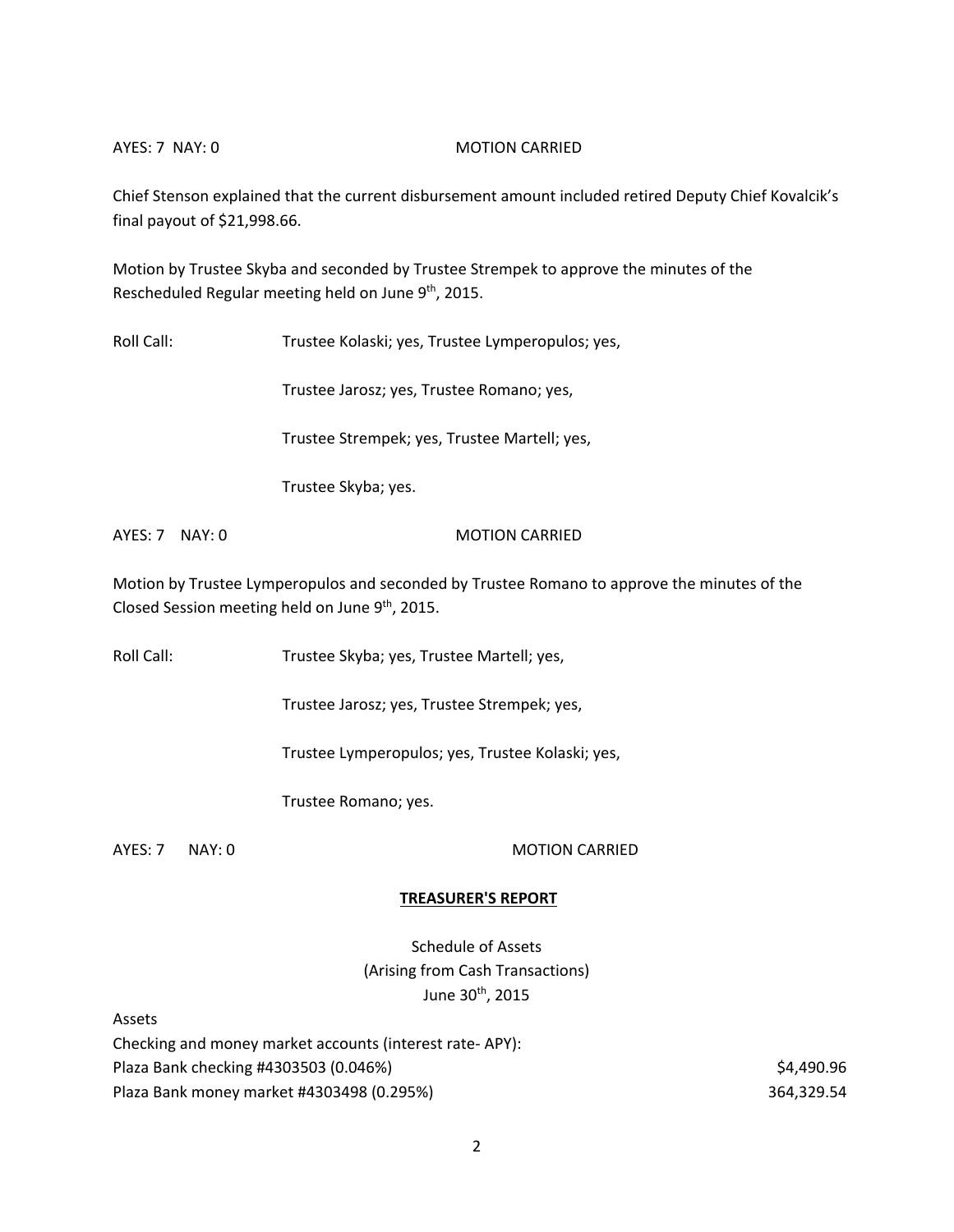| Plaza Bank ambulance billing money market #4304492 (0.295%) | 663,502.73   |
|-------------------------------------------------------------|--------------|
| Plaza Bank-Medical #1003102                                 | 2,011.91     |
| Total checking and money market accounts                    | 1,034,335.14 |
| Certificates of deposit (interest rate and maturity):       |              |
| Plaza Bank (0.65%, 03/02/16)                                | 628,060.76   |
| Belmont Bank and Trust (1.00% 08/23/16)                     | 547,392.51   |
| Belmont Bank (1.00% 08/05/16)                               | 126,016.55   |
| Plaza Bank (0.65% 03/18/16)                                 | 426,370.60   |
| Belmont Bank (1.00% 08/21/16)                               | 523,330.78   |
| Belmont Bank (.996% 07/19/16)                               | 369,756.55   |
| Total certificates of deposit                               | 2,620,927.75 |
| Total checking, money market and certificates of deposit    | 3,655,262.89 |

Motion by Trustee Skyba, seconded by Trustee Martell to approve the Treasurer's report as presented from the Financial Statement for June 2015**.** 

Trustee Romano stated at this point with the unaudited financials we have a loss of about \$195,000.00. Chief stated we collected \$130,000.00 more in ambulance revenue this year than last year. Trustee Martell also stated that we had the Truth in Taxation last year which allowed us to collect more revenue. Chief commented that we did have \$262,742.00 in capital expenses this year and that he felt we had predicted a larger deficit at the end of the fiscal year.

Roll Call: Trustee Skyba; yes, Trustee Romano; yes,

Trustee Strempek; yes, Trustee Jarosz; yes,

Trustee Lymperopulos; yes, Trustee Kolaski; yes,

Trustee Martell; yes .

AYES: 7 NAY: 0 MOTION CARRIED

## **Chiefs Report:**

All Trustees received a copy of the alarm report.

All Trustees received a copy of the inspection report along with the list of completed inspections for this month.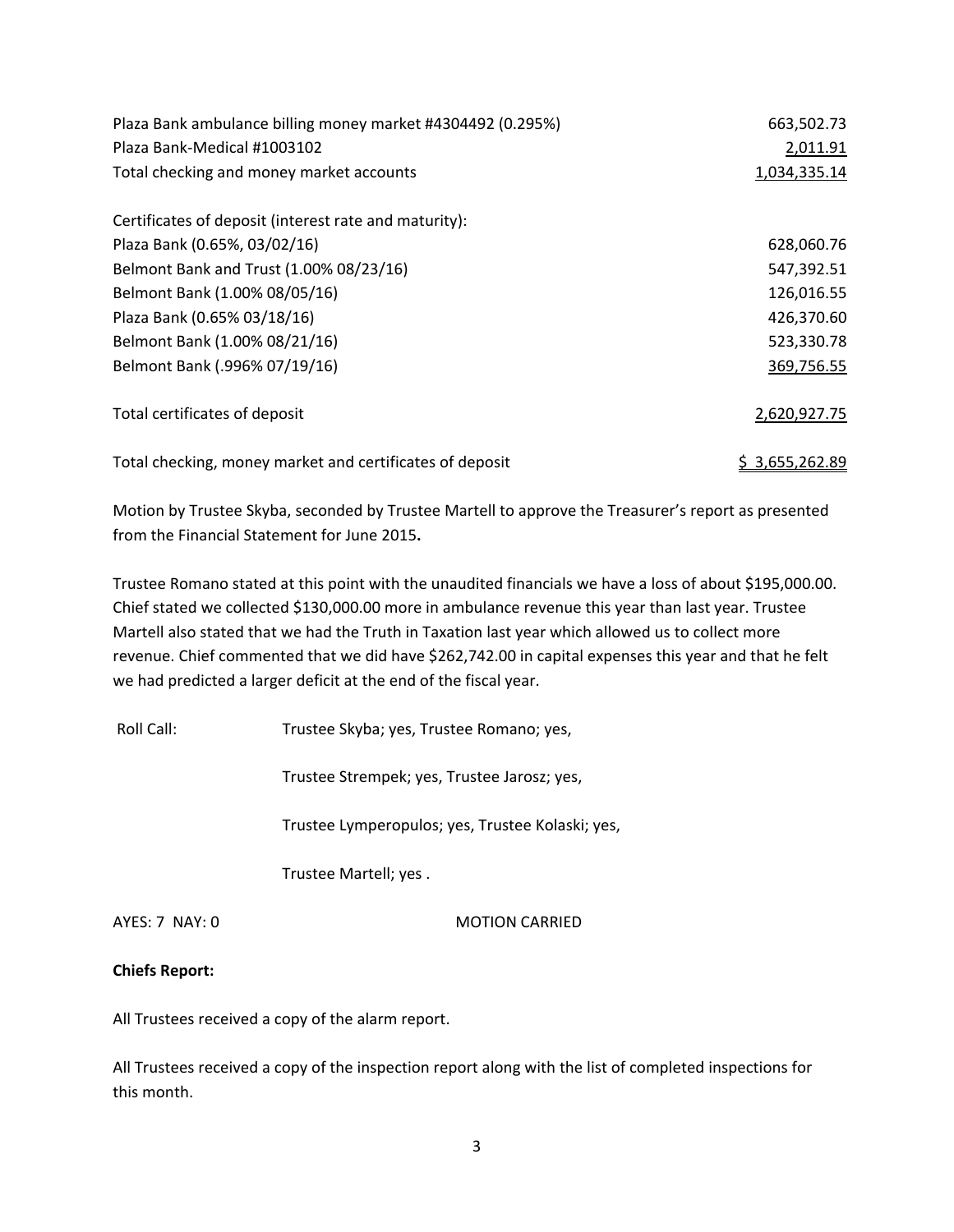The fiscal year is over and according to our financial statement we are \$194,651 in the red. This year we had capital projects totaling \$262,752. According to the cash on hand we are \$182,697 less than July 1st 2014. Last year we had our best year ever for ambulance billing collecting \$628,538. This year we collected \$758,588, an increase of \$130,050.

We are currently getting prices for a new roof on the addition. While they are giving us prices we are asking them to inspect and quote on repairing or replacing the roof next year on the main building. One roofing company told us it would be somewhere between \$200,000 and \$300,000. We will need to follow the new rules on bidding; Shawn will be walking us through the process.

We have started donating some of the old equipment in the back bay. Triton college picked up a bunch of stuff last week and signed our as is release. Broadview Fire Department also picked up some air packs and gear. We are reaching out to the State Fire Marshalls office to donate to less fortunate departments.

On the agenda we have an upgrade to the security system. Currently due to the motion cameras we only record two days of activities. I have on the agenda to upgrade to a 1 Tb system for \$1,100. After talking with them today I think a 2 Tb system would be better. This would capture well over a month of activity. This price would be \$214 more or \$1,314.

One of the air conditioners on the office side of the building is on the agenda. Due to the age and condition of the unit they were not able to repair it. They suggested replacing the furnace along with it or they would have had problems matching the units and it is 27 years old. The price for both was \$6,200 and it is already installed.

Our new spare ambulance has been leaking oil and we waited until the new unit was in service before we brought it in for service. They had to pull the engine and replace different gaskets. The repair costs are about \$6,500 and they are still looking at a couple of issues. I should have it back in the next couple of days. I put not to exceed \$7,000 in case they found any other work that needed to be done.

I would like to put a committee together for the 75<sup>th</sup> anniversary. From what I can find the department was formed on July 23<sup>rd</sup>, 1941 and chartered on August 25<sup>th</sup>, 1941. I would like to combine it with the open house but we can discuss that with the committee. Trustee Martell is interested and would like Trustee Strempek and Trustee Skyba on the committee. Chief Stenson stated he will have Deputy Chief Johnson and would like to have Lieutenant Koy involved as well.

Overtime was very high this month. Overtime is always a half a month behind so the overtime was for the last two weeks in May and the first two weeks in June. In May we had two men off on Workers Compensation which accounted for 6 days or 144 hours. The first two weeks in June we had another 6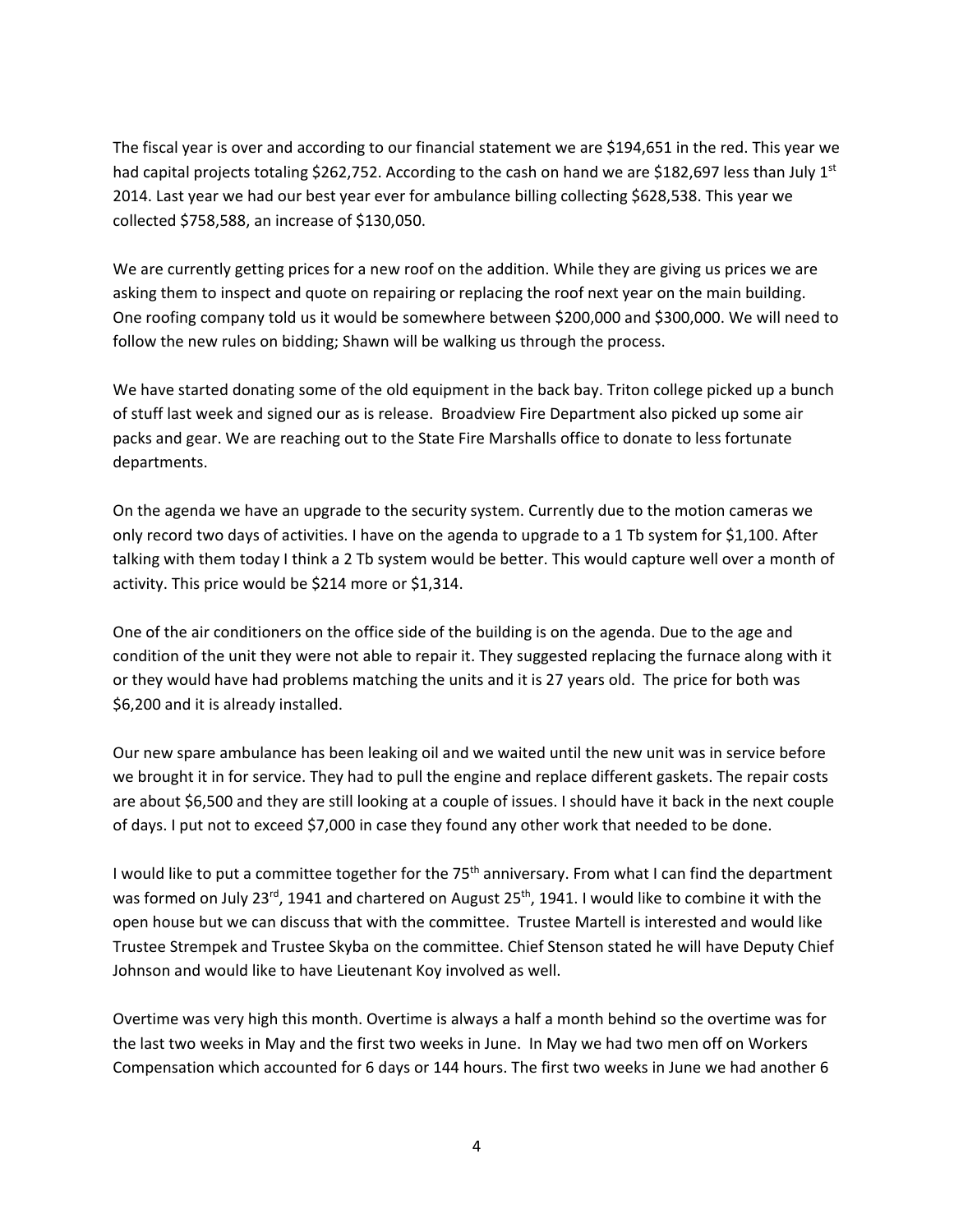days. This was 288 hours to cover minimum manning. 66 hours of overtime was for training and 56 of them will be reimbursed by ITTF. We have had 144 hours so far this month to cover the short shift.

The pension meeting will be held on July 30<sup>th</sup> at 7pm.

Trustee Martell would like a report knowing what training is being completed quarterly, Chief Stenson stated that can be done monthly.

Trustee Martell asked why there were only 12 inspections for the month of June. Chief Stenson explained how the new program began July  $1<sup>st</sup>$  and they had to spend that time preparing. Discussion.

Motion by Trustee Jarosz and seconded by Trustee Lymperopulos to accept the Chief's Report for June 2015 as presented.

AYES: 7 NAY: 0 MOTION CARRIED

### **President Report:**

Trustee Martell would like each committee to meet with the Chief and Deputy Chief over the next two months. The committees would need to be posted 48 hours prior.

### **Committee Reports:**

Finance Committee- Trustee Romano stated there is nothing to report at this time.

Building and Equipment Committee- Chairman Lymperopulos stated there is nothing to report at this time.

Information Technology Committee - Chairman Strempek stated there is nothing to report at this time.

Policy Committee- Trustee Skyba stated there is nothing to report at this time. Chief Stenson stated that he will deliver the Rules and Regulations to their home.

Trustee Martell stated that he asked Chief Stenson to go through all the Ordinances and Resolutions that are not financial that should be in the policy book.

Strategic Planning Committee- Trustee Martell stated he will call the members to set up a meeting.

Human Capital Committee- Trustee Skyba stated there is nothing to report at this time.

Community Relations Committee- Trustee Jarosz stated that there is nothing to report at this time, but would like to be involved with the 75<sup>th</sup> anniversary planning.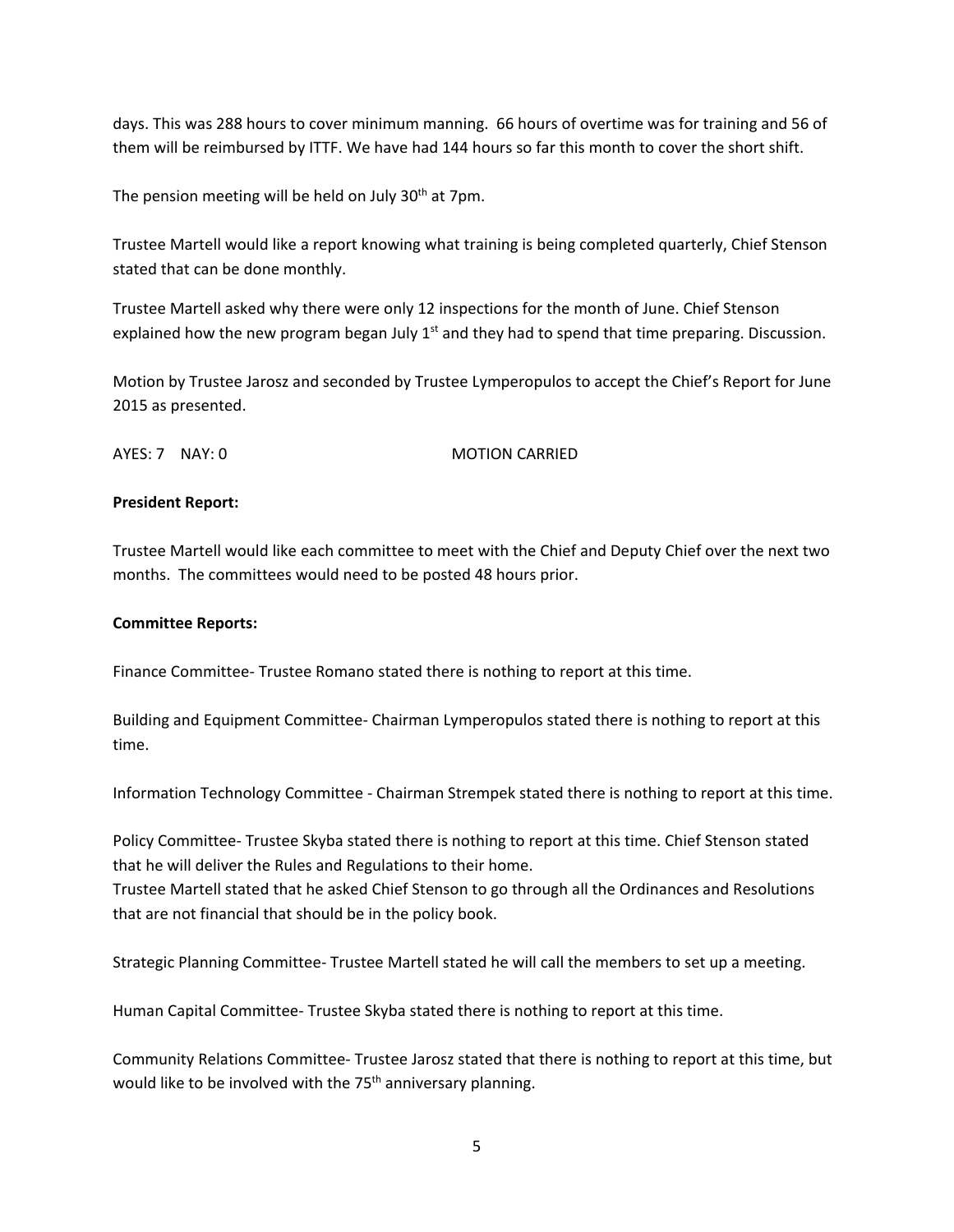Pension Fund-Trustee Martell stated that there is a meeting on July 30<sup>th</sup> at 7pm. Trustee Martell asked Chief Stenson to contact Jeff Peistrup and have the financials sent to Trustee Romano.

## **Old Business:**

None.

## **New Business**:

Motion by Trustee Skyba and seconded by Trustee Lymperopulos to approve the renewal with Guardian Dental Insurance Company, policy #502601, effective from August 1, 2015 through July 31, 2016.

Trustee Martell asked if we have always had our dental policy dates not match with the CBA. Chief stated he will look into next year to see if we could have the dates coincide with the CBA. Chief Stenson stated the increase is 10%, we did not have much of a choice because no one could match our current policy and some companies would not bid. Discussion on the retirees being on dental insurance paying 25% and the district paying 75%, the district pays 100% for active employees.

Roll Call: Trustee Skyba; yes, Trustee Lymperopulos; yes,

Trustee Martell; yes, Trustee Jarosz; yes,

Trustee Strempek; yes, Trustee Romano; yes,

Trustee Kolaski; yes.

AYES: 7 NAY: 0 MOTION CARRIED

Motion by Trustee Skyba and seconded by Trustee Jarosz to approve the upgrade of the security DVR to 2TB by Bullis Lock at a cost not to exceed \$1,314.00.

Trustee Martell asked if Trustee Strempek was OK with this. Trustee Strempek stated that he was. Discussion.

Roll Call: Trustee Skyba; yes, Trustee Jarosz; yes,

Trustee Lymperopulos; yes, Trustee Kolaski; yes,

Trustee Martell; yes, Trustee Strempek; yes,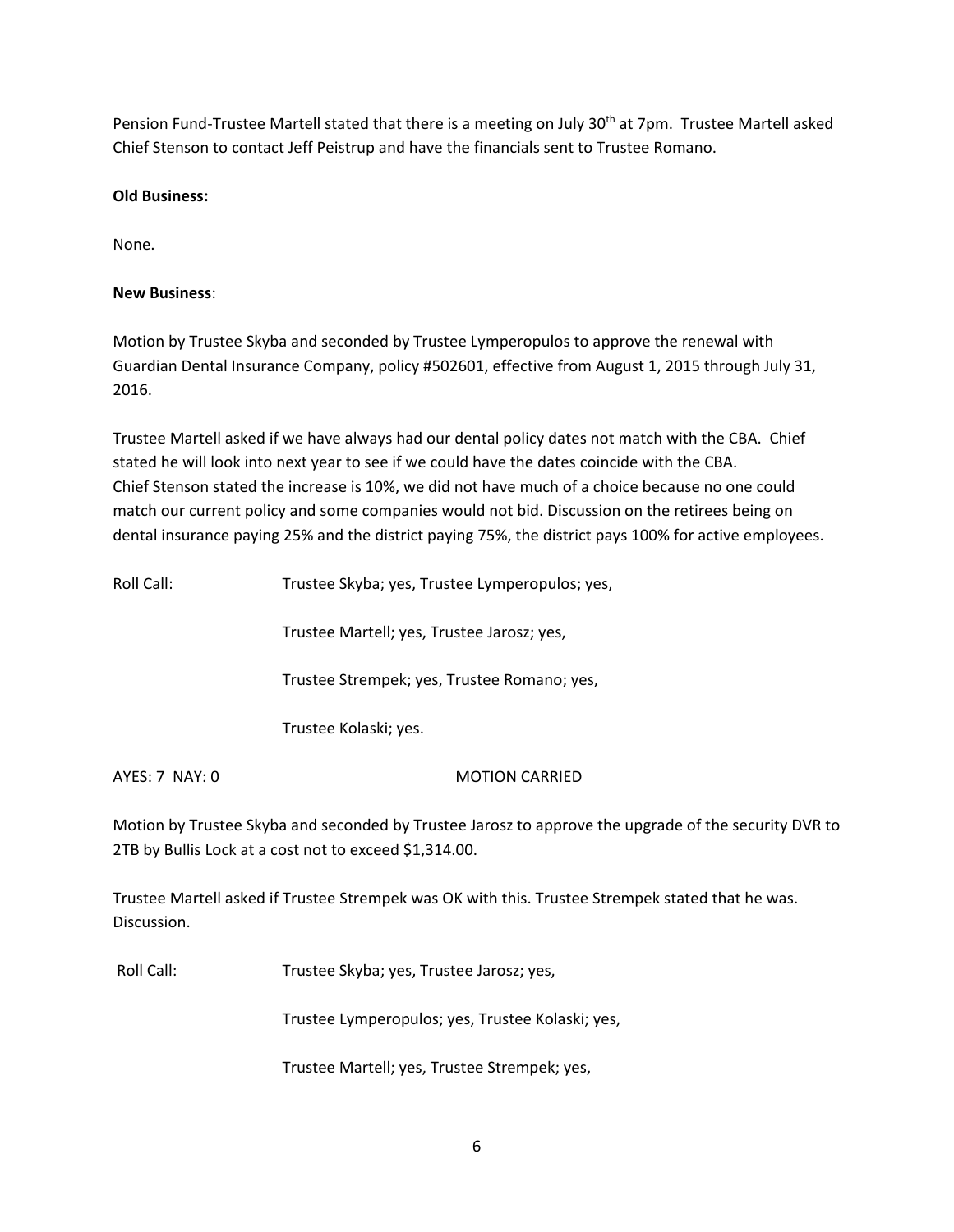## Trustee Romano; yes.

## AYES: 7 NAY: 0 MOTION CARRIED

Motion by Trustee Lymperopulos and seconded by Trustee Martell to approve the purchase and installation of a Carrier furnace and air conditioner by Al Air at a cost of \$6,200.00.

Trustee Martell stated this was an emergency repair.

Roll Call: Trustee Martell; yes, Trustee Jarosz; yes,

Trustee Strempek; yes, Trustee Lymperopulos; yes,

Trustee Romano; yes, Trustee Kolaski; yes,

Trustee Skyba; yes.

AYES: 7 NAY: 0 MOTION CARRIED

Motion by Trustee Lymperopulos and seconded by Trustee Kolaski to approve the oil leak repairs to Ambulance #106 by Roesch Ford at a cost not to exceed \$7,000.00.

Trustee Martell stated this was an emergency repair.

Roll Call: Trustee Kolaski; yes, Trustee Lymperopulos; yes,

Trustee Romano; yes, Trustee Jarosz; yes,

Trustee Strempek; yes, Trustee Skyba; yes,

Trustee Martell; yes.

AYES: 7 NAY: 0 MOTION CARRIED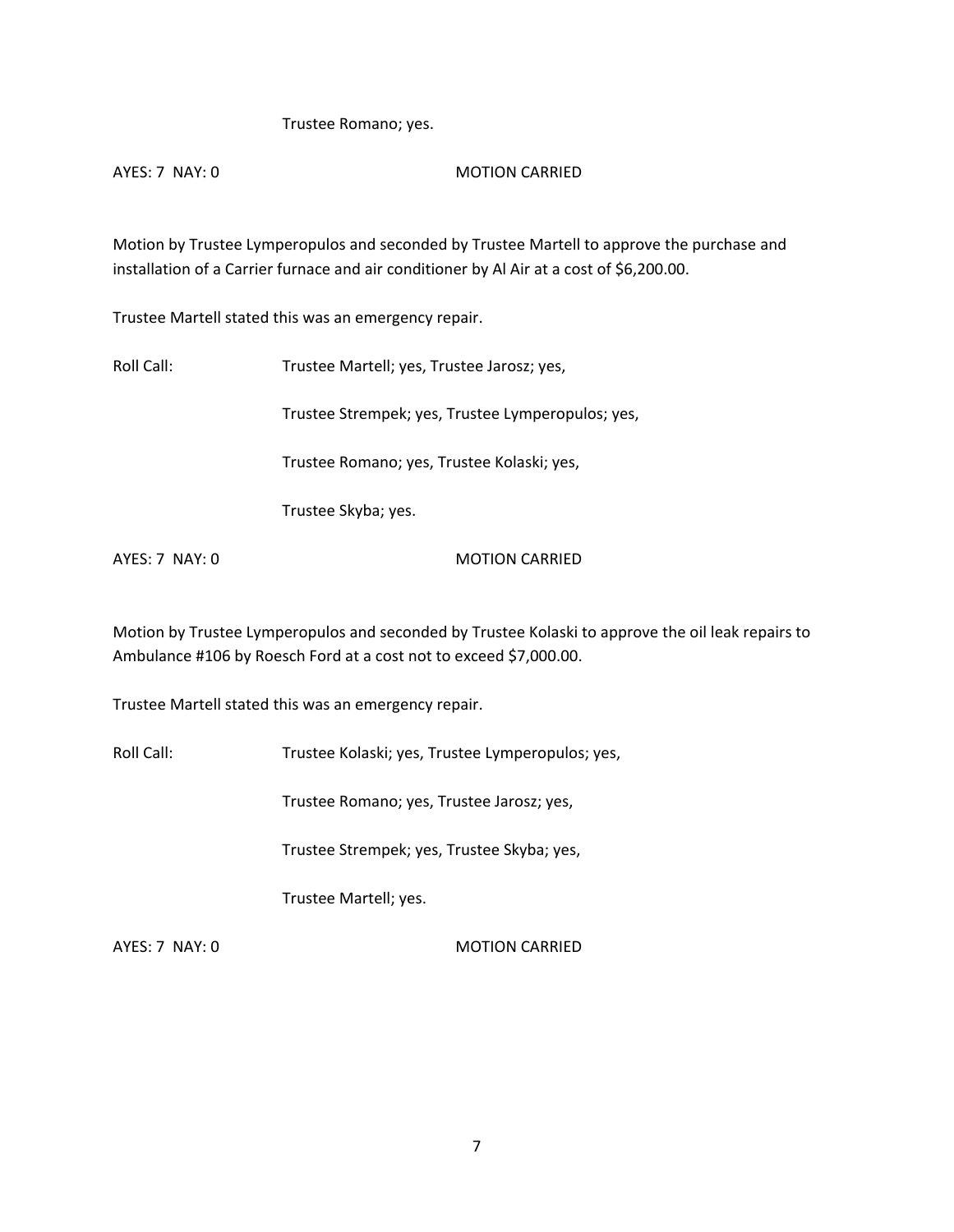Motion to approve the destruction of Closed Session audio tapes from April 2013 up to and including October 2013 was tabled until after Closed Session.

Motion by Trustee Jarosz and seconded by Trustee Kolaski to go into Closed Session for purposes of approval or review for public disclosure (5 ILCS 120/2(c)(21)) and the appointment, employment, compensation, discipline, performance, or dismissal of specific employee (5 ILCS 120/2(c)(1).

Roll Call: Trustee Skyba; yes, Trustee Martell; yes,

Trustee Jarosz; yes, Trustee Strempek; yes,

Trustee Romano; yes, Trustee Kolaski; yes,

Trustee Lymperopulos; yes.

AYES: 7 NAY: 0 MOTION CARRIED

Went into Closed Session at 8:03 PM

Motion by Trustee Jarosz and seconded by Trustee Kolaski to return to open session at 8:47. No votes taken. All Trustees present. No Closed Session minutes released at this time.

AYES: 7 NAY: 0 MOTION CARRIED

Motion by Trustee Jarosz and seconded by Trustee Strempek to approve the destruction of Closed Session audio tapes from April 2013 up to and including October 2013.

Roll Call: Trustee Skyba; yes, Trustee Jarosz; yes,

Trustee Strempek; yes, Trustee Martell; yes,

Trustee Lymperopulos; yes, Trustee Kolaski; yes,

Trustee Romano; yes.

AYES: 7 NAY: 0 MOTION CARRIED